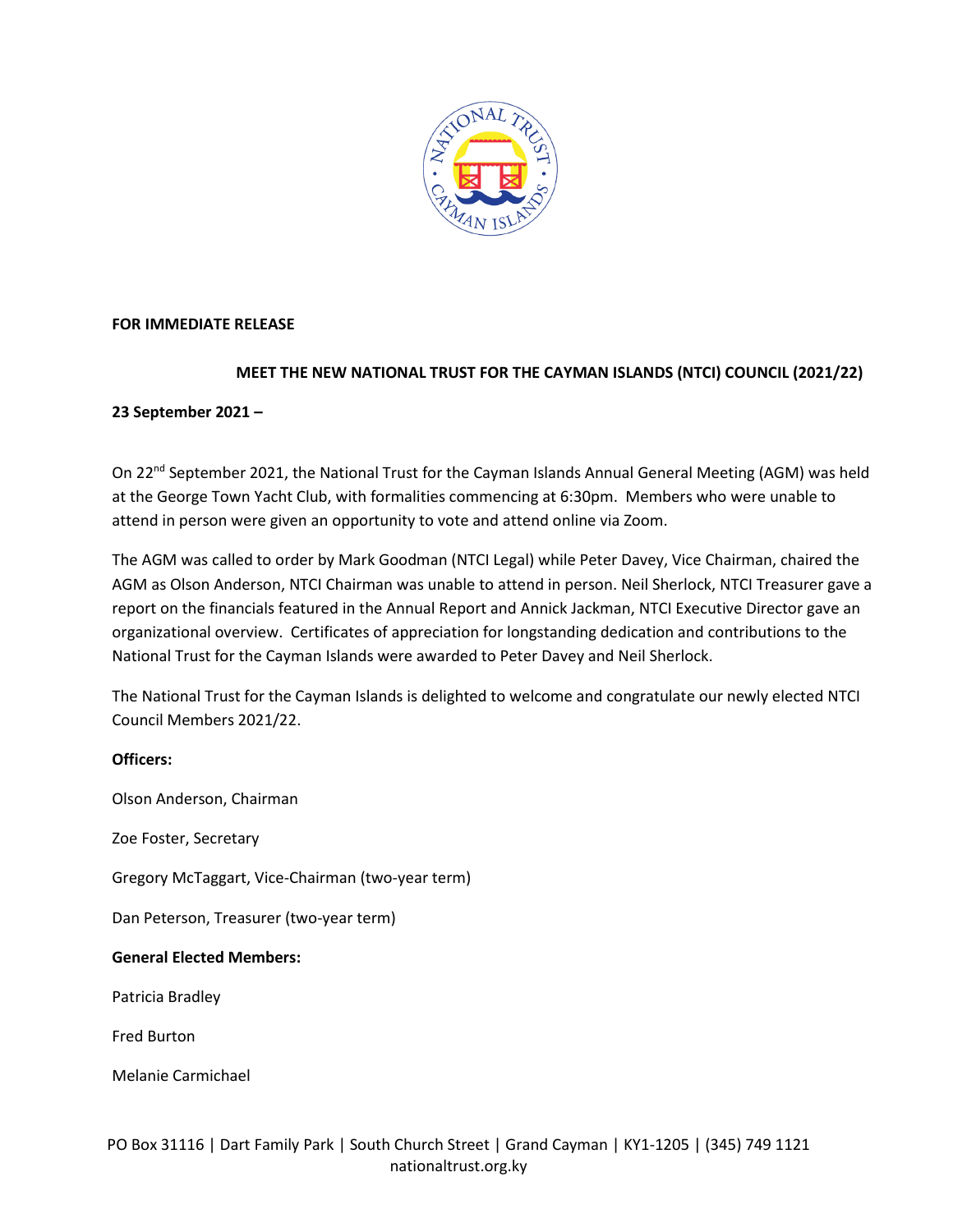

| Lauren Dombowsky        |
|-------------------------|
| Lisa Hurlston- McKenzie |
| Jan Kirkham             |
| Ellen Lazzari           |
| Olivia Scott-Ramirez    |
| Robert Walker           |

The National Trust looks forward to a bright and productive year ahead with the new council, towards the collective goal of preserving the unique environment and historic heritage of the Cayman Islands.

### **ENDS**

### **MEDIA CONTACT**

Annick Jackman / Executive Director National Trust for the Cayman Islands Tel: 345 927-6766 Email: [director@nationaltrust.org.ky](mailto:director@nationaltrust.org.ky)

### **About the National Trust for the Cayman Islands**

The National Trust for the Cayman Islands is a non-governmental organization whose mandate under the National Trust Law (2010 Revision) includes the preservation of the historic, natural and maritime heritage of the Cayman Islands for present and future generations.

### **About the Blue Iguana Conservation Programme**